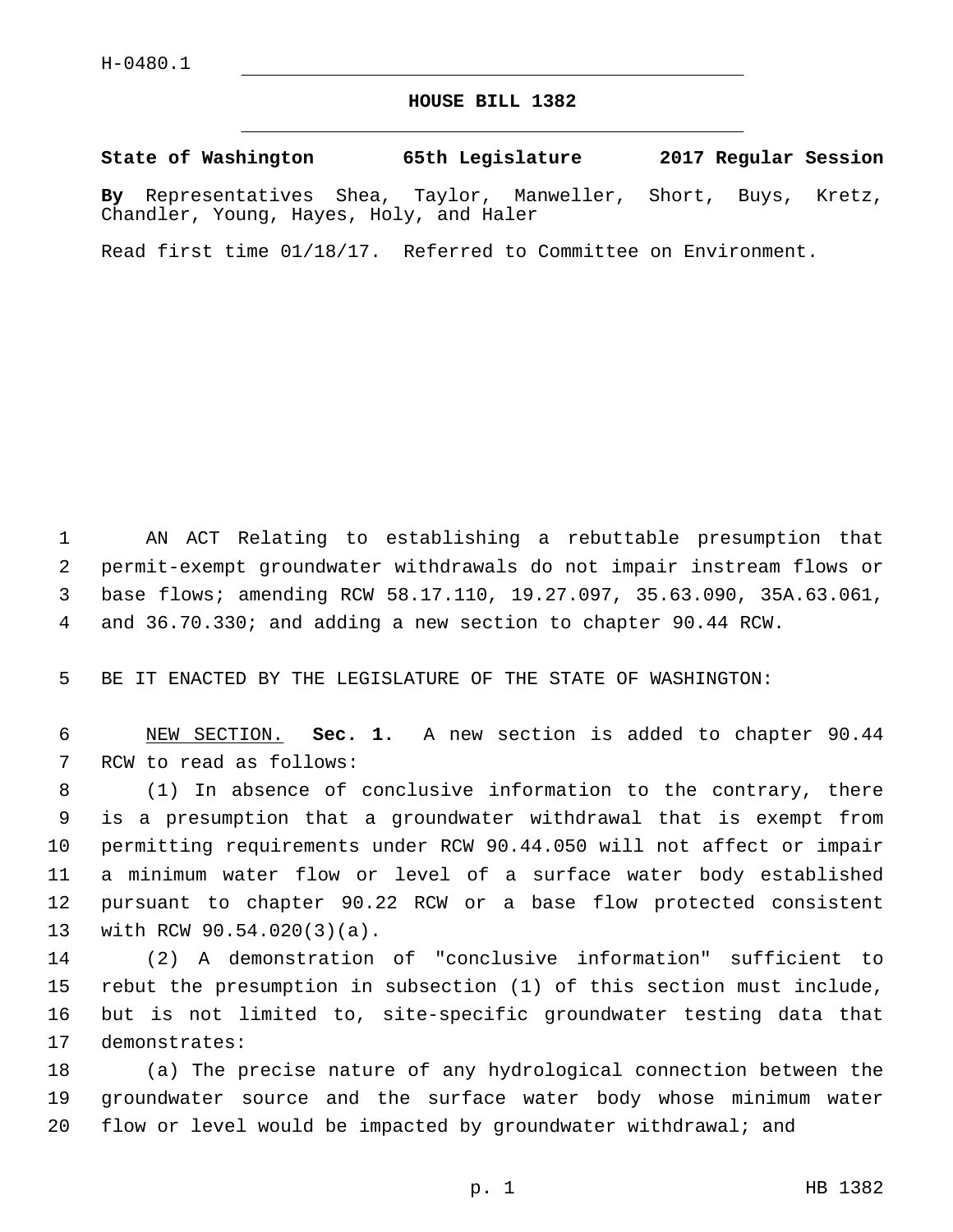(b) That a withdrawal of groundwater would cause a reduction in the flow or level of the surface water body that is capable of being measured with the use of professional equipment in the field.

 (3) A person proposing to withdraw groundwater that is exempt from permitting under this chapter is not required to establish or provide data that would support or rebut the presumption established 7 in subsection (1) of this section.

 **Sec. 2.** RCW 58.17.110 and 1995 c 32 s 3 are each amended to read 9 as follows:

 (1) The city, town, or county legislative body shall inquire into the public use and interest proposed to be served by the establishment of the subdivision and dedication. It shall determine: (a) If appropriate provisions are made for, but not limited to, the public health, safety, and general welfare, for open spaces, drainage ways, streets or roads, alleys, other public ways, transit stops, potable water supplies, sanitary wastes, parks and recreation, playgrounds, schools and schoolgrounds, and shall consider all other relevant facts, including sidewalks and other planning features that assure safe walking conditions for students who only walk to and from school; and (b) whether the public interest will be served by the 21 subdivision and dedication.

 (2) A proposed subdivision and dedication shall not be approved unless the city, town, or county legislative body makes written findings that: (a) Appropriate provisions are made for the public health, safety, and general welfare and for such open spaces, drainage ways, streets or roads, alleys, other public ways, transit stops, potable water supplies, sanitary wastes, parks and recreation, playgrounds, schools and schoolgrounds and all other relevant facts, including sidewalks and other planning features that assure safe walking conditions for students who only walk to and from school; and (b) the public use and interest will be served by the platting of such subdivision and dedication. If it finds that the proposed subdivision and dedication make such appropriate provisions and that the public use and interest will be served, then the legislative body shall approve the proposed subdivision and dedication. Dedication of land to any public body, provision of public improvements to serve the subdivision, and/or impact fees imposed under RCW 82.02.050 through 82.02.090 may be required as a condition of subdivision approval. Dedications shall be clearly shown on the final plat. No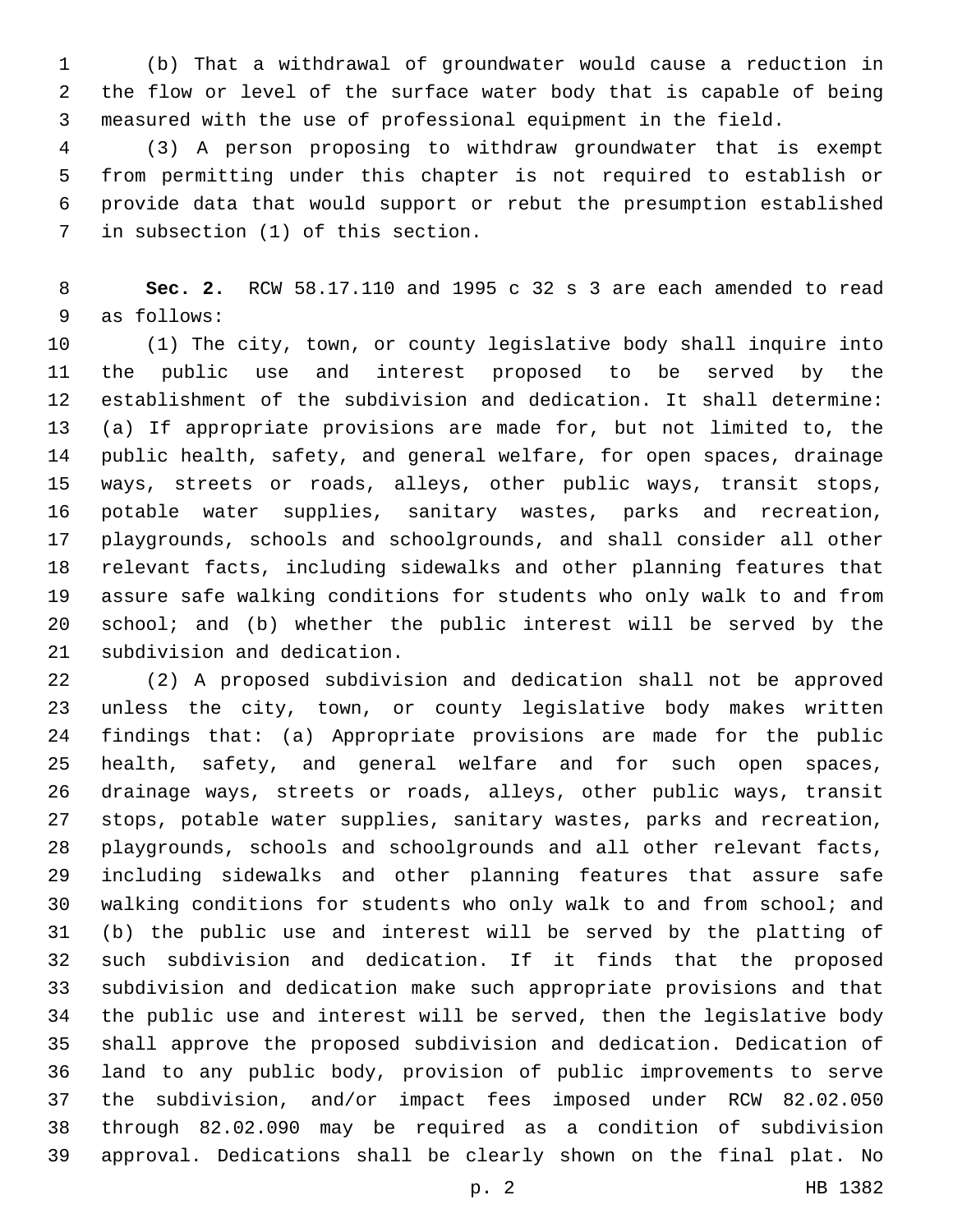dedication, provision of public improvements, or impact fees imposed under RCW 82.02.050 through 82.02.090 shall be allowed that constitutes an unconstitutional taking of private property. The legislative body shall not as a condition to the approval of any subdivision require a release from damages to be procured from other 6 property owners.

 (3) If the preliminary plat includes a dedication of a public park with an area of less than two acres and the donor has designated that the park be named in honor of a deceased individual of good character, the city, town, or county legislative body must adopt the 11 designated name.

 (4) A city, town, or county legislative body may not withhold or delay its approval of a subdivision and dedication under this section on the basis of not having sufficient evidence or information to rebut the presumption established in section 1(1) of this act.

 **Sec. 3.** RCW 19.27.097 and 2015 c 225 s 17 are each amended to 17 read as follows:

 (1) Each applicant for a building permit of a building necessitating potable water shall provide evidence of an adequate water supply for the intended use of the building. Evidence may be in the form of a water right permit from the department of ecology, a letter from an approved water purveyor stating the ability to provide water, or another form sufficient to verify the existence of an adequate water supply. A city or county may not withhold or delay the approval of a building permit under this section on the basis of not having sufficient information or evidence to rebut the presumption established in section 1(1) of this act. In addition to other authorities, the county or city may impose conditions on building permits requiring connection to an existing public water system where the existing system is willing and able to provide safe and reliable potable water to the applicant with reasonable economy and efficiency. An application for a water right shall not be sufficient 33 proof of an adequate water supply.

 (2) Within counties not required or not choosing to plan pursuant to RCW 36.70A.040, the county and the state may mutually determine those areas in the county in which the requirements of subsection (1) of this section shall not apply. The departments of health and ecology shall coordinate on the implementation of this section. Should the county and the state fail to mutually determine those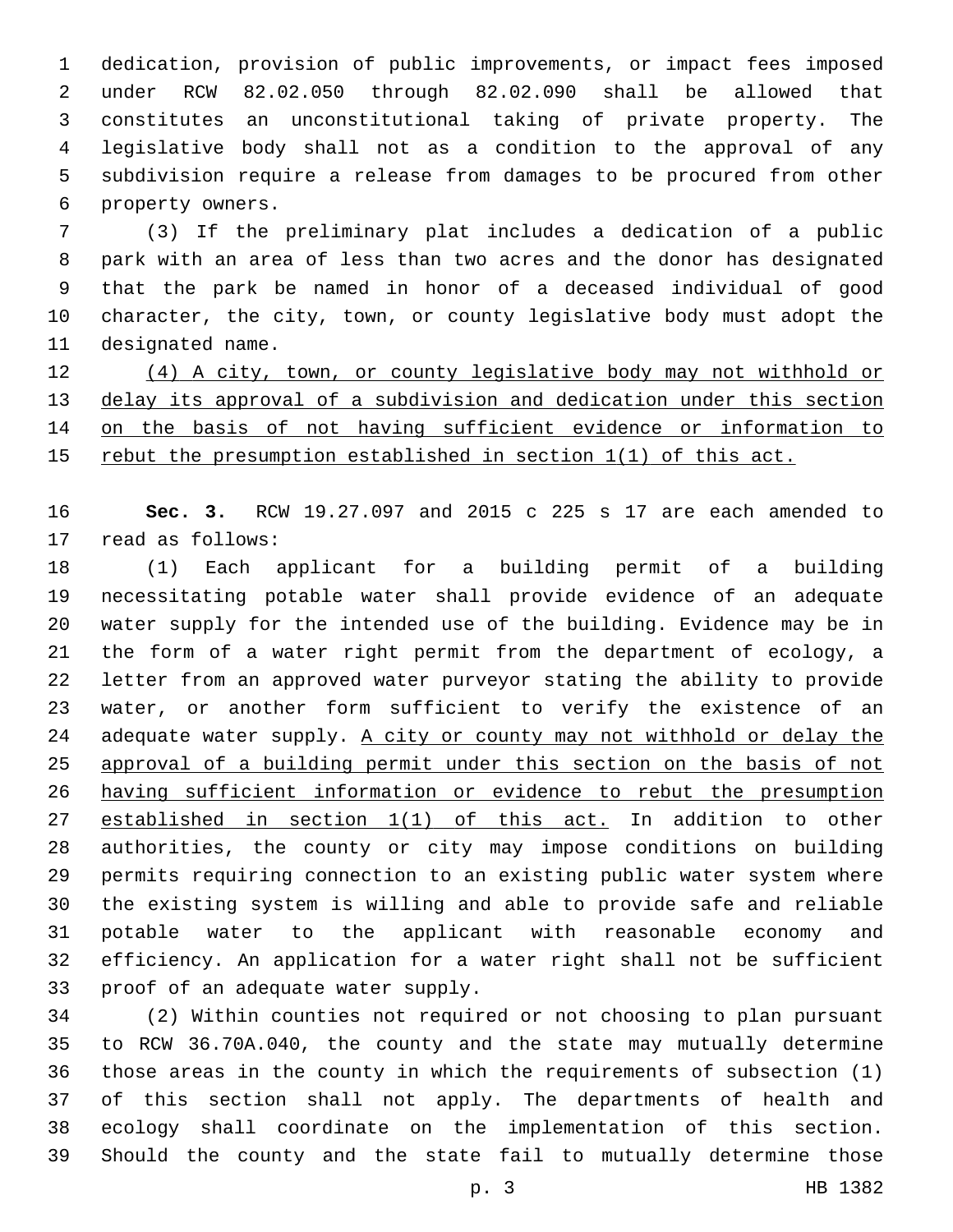areas to be designated pursuant to this subsection, the county may petition the department of enterprise services to mediate or, if necessary, make the determination.3

 (3) Buildings that do not need potable water facilities are exempt from the provisions of this section. The department of ecology, after consultation with local governments, may adopt rules to implement this section, which may recognize differences between 8 high-growth and low-growth counties.

 **Sec. 4.** RCW 35.63.090 and 1985 c 126 s 1 are each amended to 10 read as follows:

 All regulations shall be worked out as parts of a comprehensive plan which each commission shall prepare for the physical and other generally advantageous development of the municipality and shall be designed, among other things, to encourage the most appropriate use of land throughout the municipality; to lessen traffic congestion and accidents; to secure safety from fire; to provide adequate light and 17 air; to prevent overcrowding of land; to avoid undue concentration of population; to promote a coordinated development of the unbuilt 19 areas; to encourage the formation of neighborhood or community units; to secure an appropriate allotment of land area in new developments for all the requirements of community life; to conserve and restore natural beauty and other natural resources; to encourage and protect access to direct sunlight for solar energy systems; and to facilitate the adequate provision of transportation, water, sewerage and other public uses and requirements, including protection of the quality and 26 quantity of groundwater used for public water supplies in a manner 27 consistent with section 1 of this act. Each plan shall include a review of drainage, flooding, and storm water run-off in the area and nearby jurisdictions and provide guidance for corrective actions to mitigate or cleanse those discharges that pollute Puget Sound or 31 waters entering Puget Sound.

 **Sec. 5.** RCW 35A.63.061 and 1985 c 126 s 2 are each amended to 33 read as follows:

 The comprehensive plan shall be in such form and of such scope as the code city's ordinance or charter may require. It may consist of a map or maps, diagrams, charts, reports and descriptive and explanatory text or other devices and materials to express, explain, or depict the elements of the plan; and it shall include a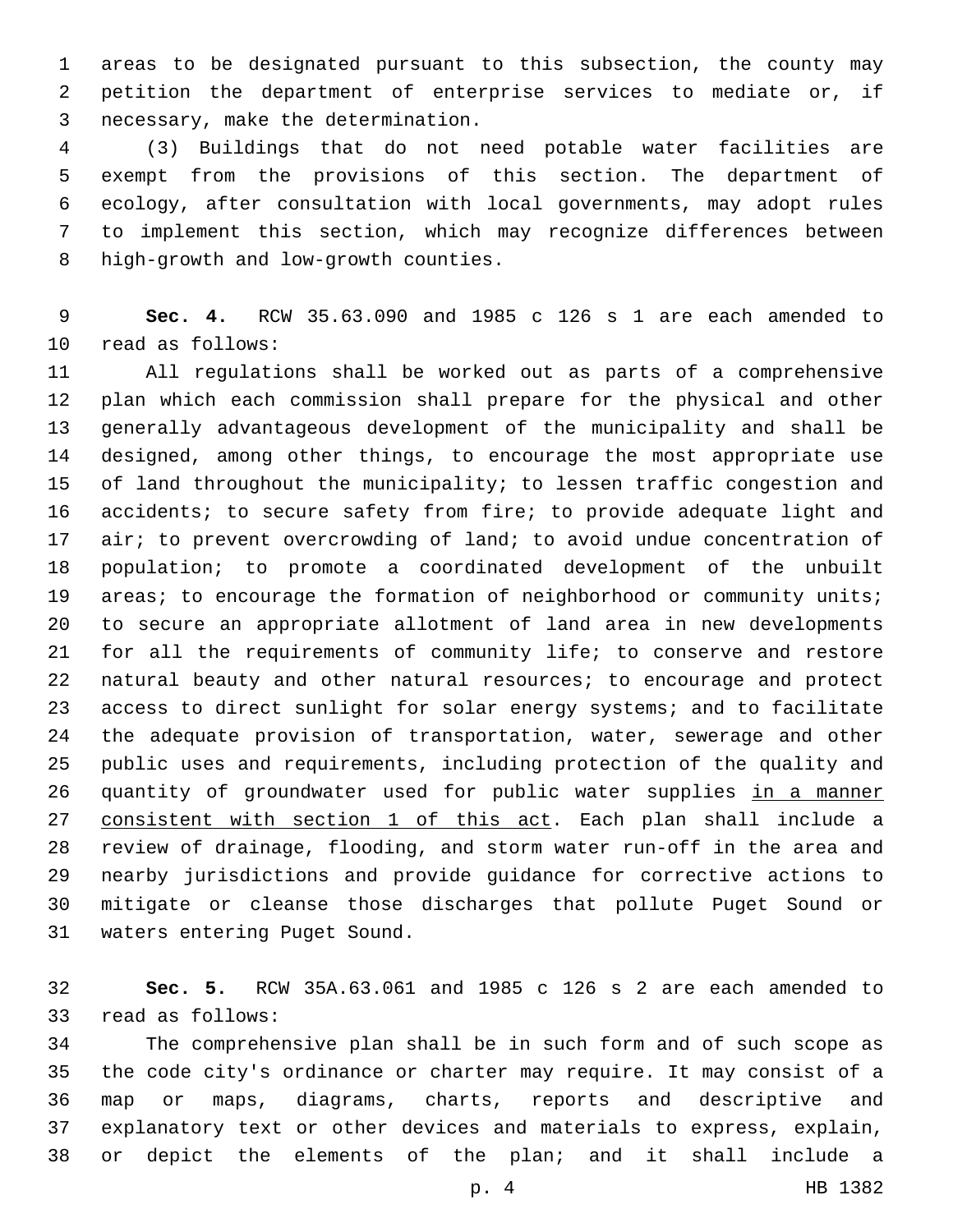recommended plan, scheme, or design for each of the following 2 elements:

 (1) A land-use element that designates the proposed general distribution, general location, and extent of the uses of land. These uses may include, but are not limited to, agricultural, residential, commercial, industrial, recreational, educational, public, and other categories of public and private uses of land. The land-use element shall also include estimates of future population growth in, and statements of recommended standards of population density and building intensity for, the area covered by the comprehensive plan. The land use element shall also provide for protection of the quality 12 and quantity of groundwater used for public water supplies in a manner consistent with section 1 of this act and shall review drainage, flooding, and storm water run-off in the area and nearby jurisdictions and provide guidance for corrective actions to mitigate or cleanse those discharges that pollute Puget Sound or waters 17 entering Puget Sound.

 (2) A circulation element consisting of the general location, alignment, and extent of existing and proposed major thoroughfares, major transportation routes, and major terminal facilities, all of which shall be correlated with the land-use element of the 22 comprehensive plan.

 **Sec. 6.** RCW 36.70.330 and 1985 c 126 s 3 are each amended to read as follows:24

 The comprehensive plan shall consist of a map or maps, and descriptive text covering objectives, principles and standards used to develop it, and shall include each of the following elements:

 (1) A land use element which designates the proposed general distribution and general location and extent of the uses of land for agriculture, housing, commerce, industry, recreation, education, public buildings and lands, and other categories of public and private use of land, including a statement of the standards of population density and building intensity recommended for the various areas in the jurisdiction and estimates of future population growth in the area covered by the comprehensive plan, all correlated with the land use element of the comprehensive plan. The land use element shall also provide for protection of the quality and quantity of 38 groundwater used for public water supplies in a manner consistent with section 1 of this act and shall review drainage, flooding, and